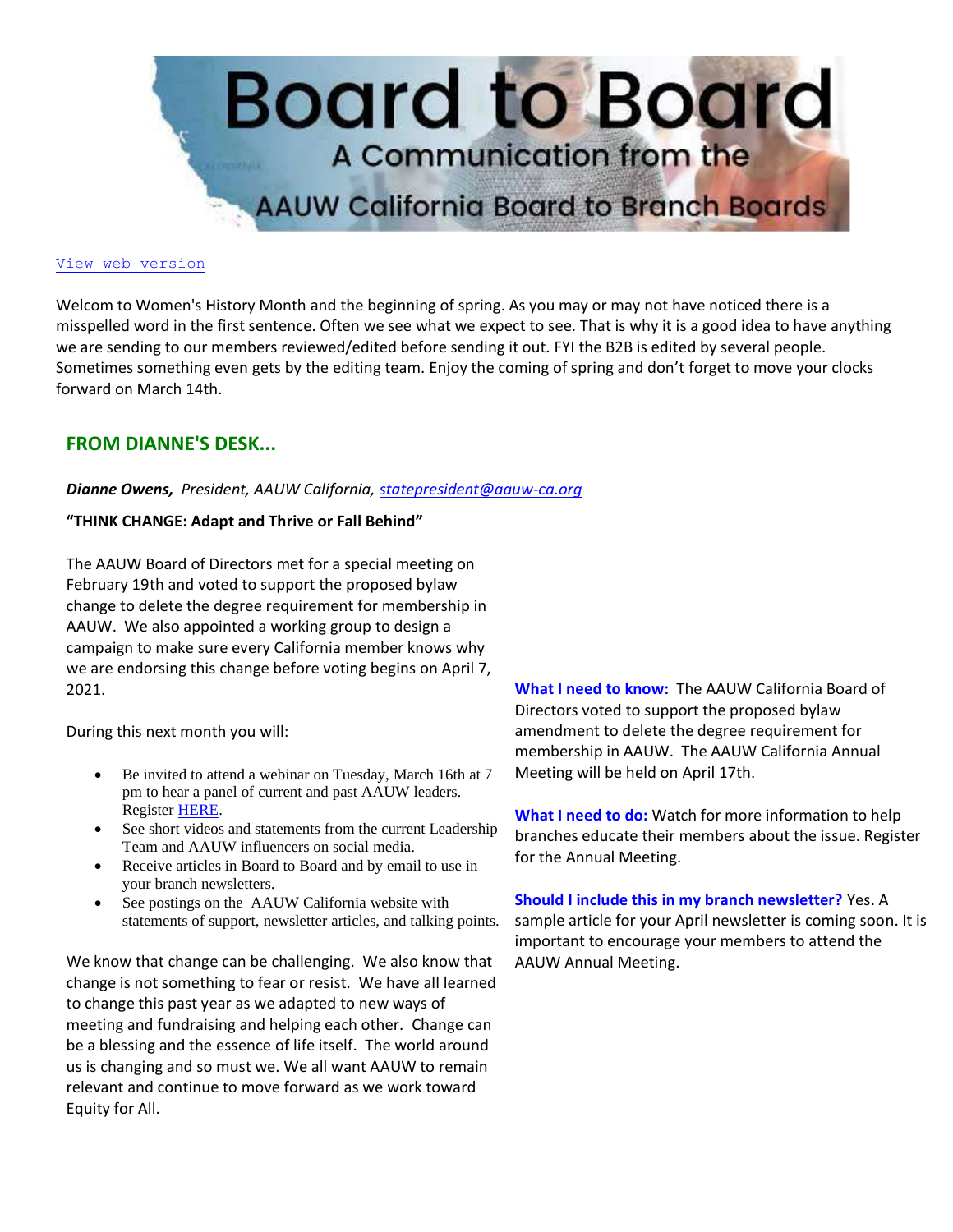## **Important Covid Reminder**

AAUW does not sanction in-person meetings at this time nor for the foreseeable future. Our insurance coverage may allow meetings if waivers are signed, but exercising that option would likely be tested in court. AAUW's guidance is in adherence with California mandates and in the best interests of all our members. Let's remain safe today and enjoy gatherings in the future!

## **AAUW California Annual Meeting, April 17, 2021**

Our AAUW California Annual Meeting will be held via Zoom for the second year. No travel, no hotel reservations, and no lunch, once again. But, that means you can attend at no cost from your office, living room, or kitchen.

You will learn what has been happening in California this past year and it is a lot! You will see the three Speech Trek Finalists, learn who our 2020 State Named Gift Honoree is, and see the first Equity Award given to former State Senator Hannah-Beth Jackson. AAUW Board Chair, Julia Brown will join us and we have a special event brought to us by past Co-President Cathy Foxhoven.

Don't delay. Plan to join us on April 17th at 9:30 am by registering **HERE** now!

## **Be bold, brave, and brilliant,**

**Dianne**

# **AAUW FUND**

*Judy Cavin Brown, Director, AAUW Fund Committee Chair, [aauwfund@aauw-ca.org](mailto:aauwfund@aauw-ca.org)*

## **THE GHOST OF DEADLINES PAST**

### **Named Gift Honorees**

The deadline for Named Gift Honoree submissions was February 15th. We continued to accept submissions through the end of the month, as the Q4/end of the year Fund report was late in arriving. However, the time is now past for submission.

Thank you to Sandi Gabe and the Webteam for their continued efforts on this and so many other projects. Thank **What I need to know:** Submissions for Named Gift Honorees are now closed. Fellowship and Grant recipient speakers are fully booked for 2020/2021.

**What I need to do:** Continue to promote donations to AAUW Fund to earn more Named Gift Honorees next year.

**Should I include this in my branch newsletter?** No, this information is for branch leaders only.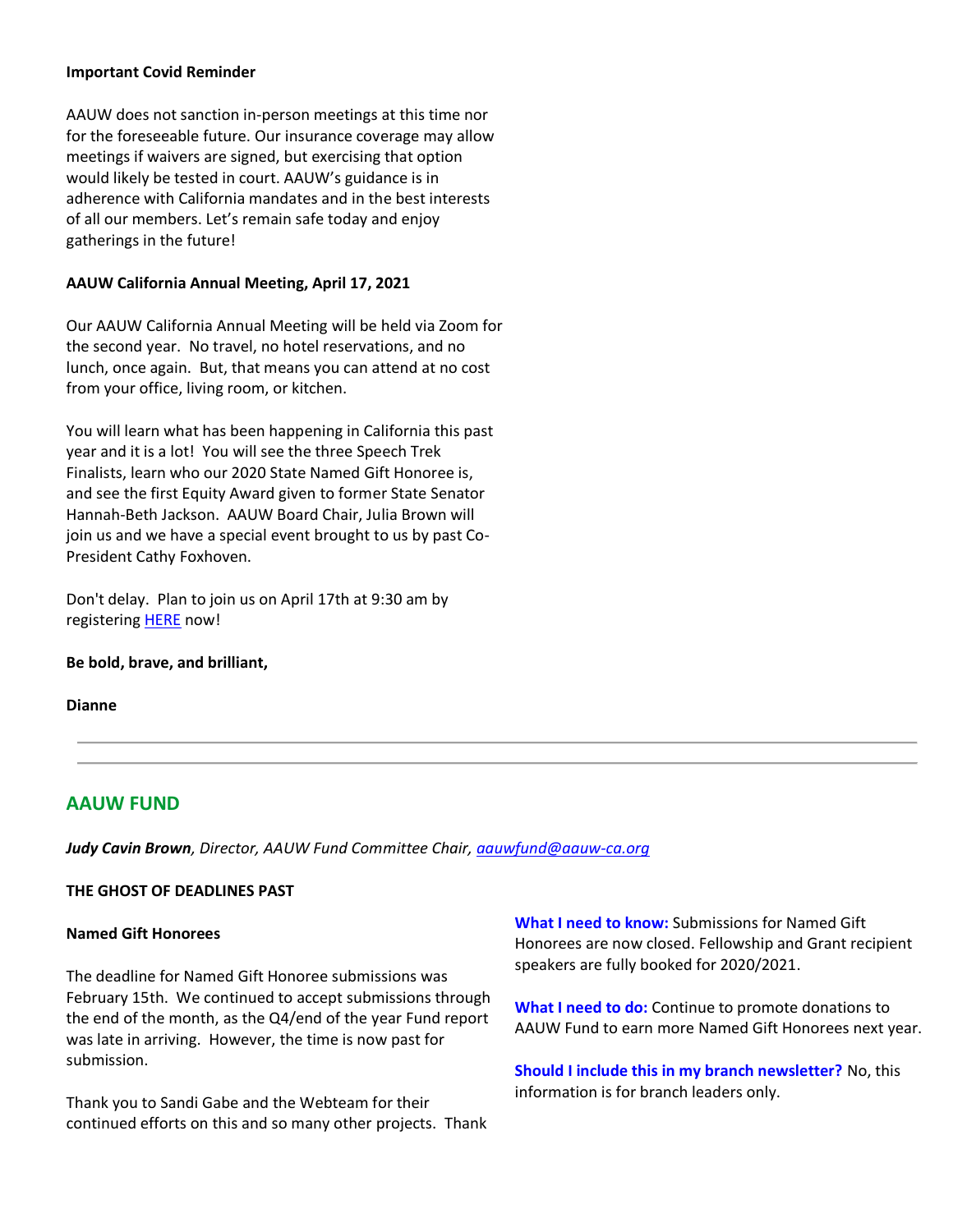you to Julika Barrett for creating and processing the Named Gift Honoree certificates. What would we do without them?

### **Speaker Requests**

There is no official deadline for scheduling an AAUW Fellow or Grant recipient to speak at an event. However, I must inform you that the program has been in such high demand this year that we are fully booked for 2020/2021. We are not taking new requests at this time. Thank you to Janice Cook for her hard work on this program.

A thought for the future: the more your branch donates to AAUW Fund, the more Named Gift Honorees you can celebrate next year!

# **BRANCH ASSISTANCE**

*Crystal Stebbins and Carol Holtzgrafe, Directors, [branch@aauw-ca.org](mailto:branch@aauw-ca.org)*

### **LIVING OUR VISION OF EQUITY FOR ALL**

#### **Your Vote Will Matter**

Starting April 7th, all AAUW members in California and across the nation will decide whether or not to open our membership to everyone who wants to join us and help with our mission of education and equity.

Your state board has launched a campaign to explain why the bylaws change is necessary plus how the new rules will – and will not – change your branch. (It's all good!) We will be explaining more on AAUW California's **[Facebook](https://www.facebook.com/AAUWCA)** page (check us out), as well as Instagram, [Twitter,](https://twitter.com/AAUW_CA) and, of course, our website at **aauw-ca.org**. Watch for short videos and statements from a host of AAUW stars, past and present.

To learn more, we invite you all to join *Living our Vision of Equity for All*, a webinar at 7 pm on Tuesday, March 16th, where you will hear from a panel of distinguished guests. You can ask questions at that time too. Click [here](https://www.aauw-ca.org/2020-2021-webinars/) to register.

Each branch will also receive a sample article for its April newsletters or other communications, covering the bylaws change in more depth. Click [here](https://www.aauw.org/resources/member/governance-tools/national-election/2021-comment-bylaws/) to see what AAUW National has to say about this issue.

All AAUW members will have a chance to vote on this proposed change. Those with an email address on file with AAUW National will receive their ballot that way. Those who **What I need to know:** AAUW California is offering several ways for branches to learn more about the proposed bylaws change. There is still time to earn 5 stars.

**What I need to do:** Encourage your members to learn about the bylaws change and to vote.

**Should I include this in my branch newsletter?** Yes. A sample article for your April newsletter is coming soon.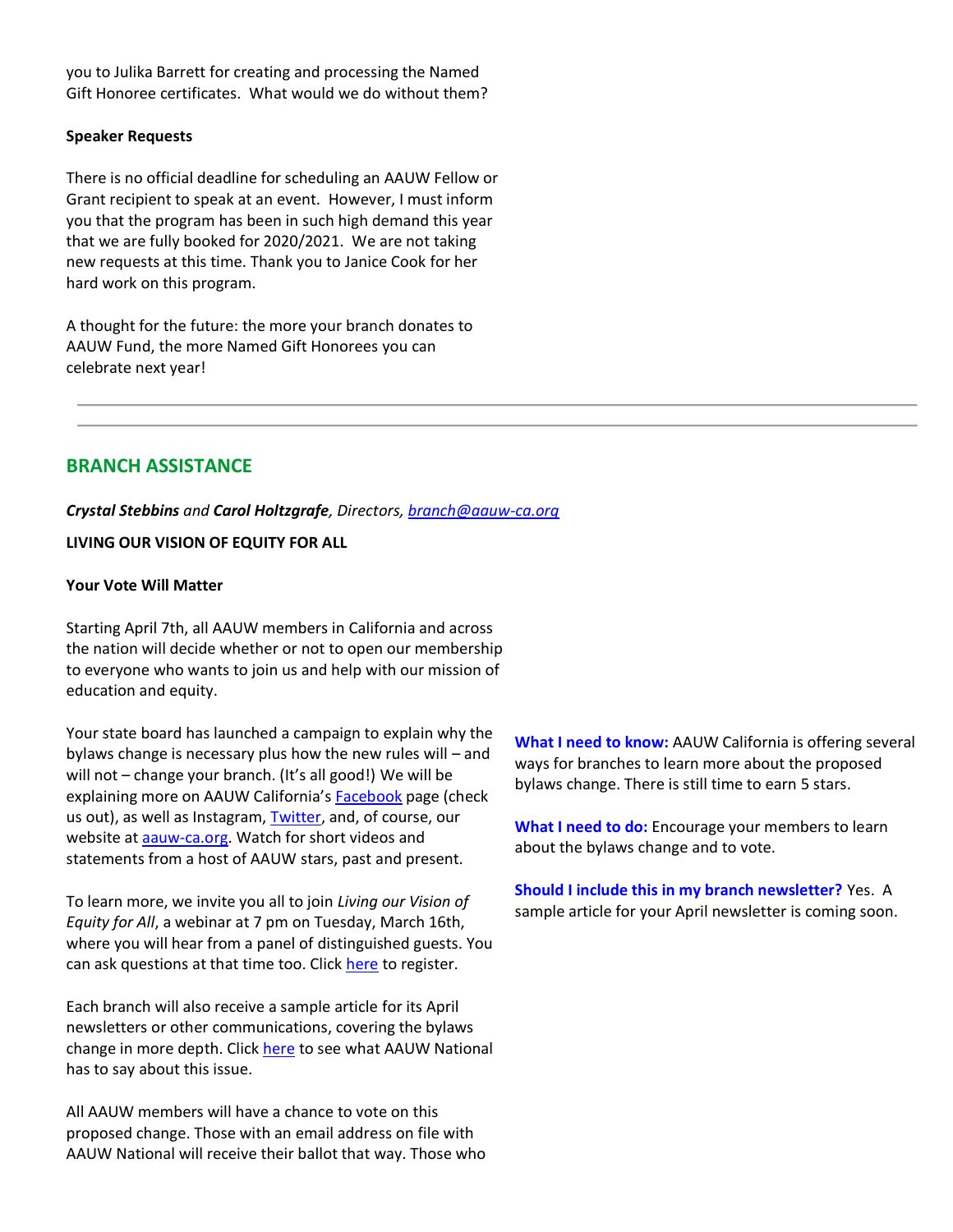don't may request a paper ballot by calling 202-785-7700 on or before April 16th (earlier is better) and mail it, postmarked by April 30th. This is a good time for branch officials (membership or treasurer) to check the Member Services Database to confirm correct information for their members to ensure that everyone has a chance to vote. Or, you can click [here](https://ww3.aauw.org/login/?redirect_to=/aauw_redirect/wp_redirect_msd.php) to check your own. Click on your own branch and see if your information is correct, edit it if needed.

### **5-Star Program**

There are four months left to earn your stars. You can do it! Get positive feedback for your hard work. Ask us for help if you need it about this program or any questions about AAUW. You can contact us at **branch@aauw-ca.org** or [AskUsFirst@aauw-ca.org.](mailto:AskUsFirst@aauw-ca.org)

# **COMMUNICATIONS**

*Tracey Clark, Director, Communications Committee Chair, [communications@aauw-ca.org](mailto:communications@aauw-ca.org)*

## **LET'S SEE WHAT OTHER BRANCHES ARE UP TO AND SHARE WHAT WE ARE DOING TOO!**

If you would like to share your branch newsletter with other branches, here's what you do:

- Send your newsletter to [branchnewsletters@aauw-ca.org](mailto:branchnewsletters@aauw-ca.org) and it will be emailed to all subscribers.
- To subscribe to read other branch newsletters, send a request to [webteam@aauw-ca.org.](mailto:webteam@aauw-ca.org) Julika Barrett, our office manager, moderates the submissions (please only send in your newsletters), and the emails are sent out in digest form so that you will receive all newsletters submitted in a single day in one email.

## **Webinars**

AAUW California will be hosting a couple of webinars in March that you and your branch members may find interesting. First is *Living our Vision of Equity for All* on March 16th at 7 pm. Come explore how eliminating the degree requirement will help us to finally live our intent of equity for all women and girls. Hear from a panel of experienced AAUW members, see how your branch can help members learn about the issue, and envision a future of equity for AAUW. Click [HERE](https://www.aauw-ca.org/2020-2021-webinars/) to register for this webinar.

And on March the 22nd at 7 pm, the AAUW California's Public Policy team will be presenting the webinar *How to Talk to Legislators.* This is a required session for those members

**What I need to know:** There is an established process for sharing and receiving branch newsletters. There are two upcoming webinars presented by AAUW California.

**What I need to do:** Ensure your branch newsletter is being sent to 'branchnewsletters', consider registering for the webinars.

**Should I include this in my branch newsletter?** Yes. It is important to keep members informed about upcoming webinars.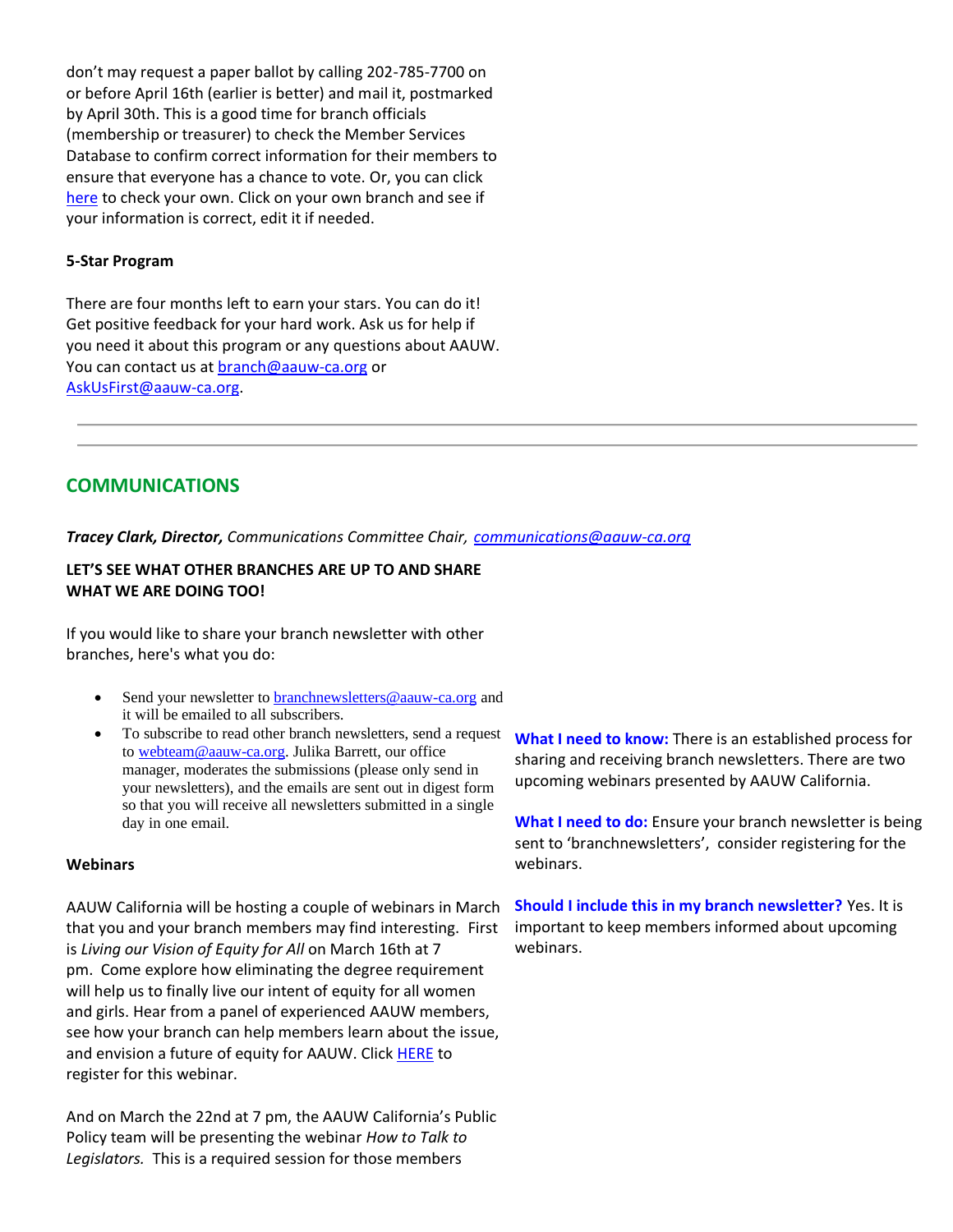participating in Virtual Lobby Day on March 24th but it will also be useful to anyone who would like to learn more about talking with legislators in their districts about AAUW public policy priorities and AAUW-supported bills. Register for this webinar [HERE.](https://www.aauw-ca.org/2020-2021-webinars/)

Brag about your branch in your newsletter and share it with other branches, get ready for Lobby Day and prepare for the AAUW National vote in April/May!

As always, if you have any issues finding information on the website or how to register for a webinar, please contact the webteam at [webteam@aauw-ca.org.](mailto:webteam@aauw-ca.org)

# **DIVERSITY & INCLUSION**

## *Elaine Johnson, Director*, *[diversity@aauw-ca.org](mailto:diversity@aauw-ca.org)*

## **DO YOU BELONG?**

A sense of belonging is critical for AAUW members to feel valued. The new interactive DEI (Diversity, Equity & Inclusion) Toolkit includes the following explanation in the key terms and concepts section.

> So if diversity means the characteristics that make us unique, and inclusion refers to behaviors and actions, then what is **belonging**? And why is it important?

**Belonging** is feeling like you are a part of something, that you actually matter. It isn't necessarily about being liked — but rather being needed.

AAUW needs all of these things together, (diversity, inclusion, and belonging) for our branches to continue to grow and thrive.

Th[e DEI Toolkit](https://www.aauw.org/resources/member/governance-tools/dei-toolkit/) provides guidelines for participants about discussions of uncomfortable issues. The toolkit provides resources for every branch whether small, medium, or large with a format for discussions that encourages participation. That participation might be as an active listener or a vocal contributor.

**What I need to know:** There is a new interactive toolkit regarding diversity, equity, and inclusion.

**What I need to do:** Review the DEI Toolkit to determine how to present and discuss the concepts presented.

**Should I include this in my branch newsletter?** Yes. The information in the DEI Toolkit is a good reference for branch discussions regarding their practices related to diversity, inclusion, and sense of belonging.

## **FINANCE**

*Roli Wendorf, Chief Financial Officer, Finance Committee Chair, [cfo@aauw-ca.org](mailto:cfo@aauw-ca.org)*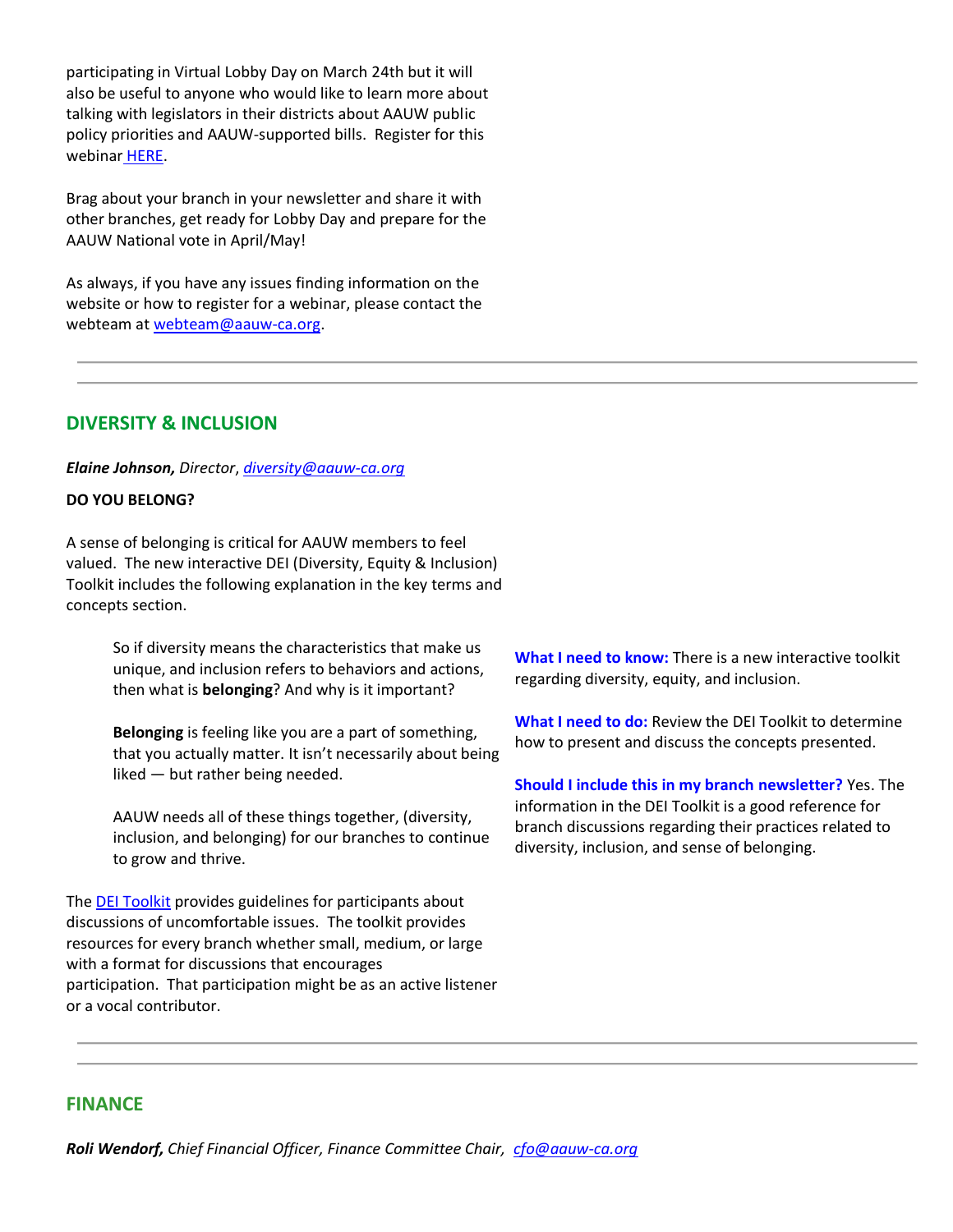### **TIME TO RENEW**

Membership renewals for the coming year will be starting on March 16th. All finance officers will be receiving information from AAUW National regarding the renewal process. National dues will be \$62 for 2021-2022, of which \$59 are taxdeductible. State dues remain the same at \$20 but are not taxdeductible.

If your branch dues are changing for the coming year, please inform Angela Cooper a[t coopera@aauw.org](mailto:coopera@aauw.org) right away, so she can make the update before renewals begin.

New members joining on March 16th or later will receive free membership for the remainder of this year.

Please remember to mail state membership dues checks to our new office address:

- AAUW California
- 915 L St, Suite C, Box 418
- Sacramento, CA 95814

**What I need to know:** For 2021-2022 AAUW National dues will be \$62. All finance officers will receive information regarding the renewal process. The AAUW California office has moved.

**What I need to do:** Inform AAUW immediately if your branch dues are changing.

**Should I include this in my branch newsletter?** Yes, the members need to know the AAUW National dues is increasing \$3 for the 21-22 year.

## **MARKETING**

*Michelle Miller-Galaz and Sharyn Siebert, Directors, Marketing Committee Co-Chairs,* [marketing@aauw-ca.org](mailto:marketing@aauw-ca.org)

## **THE PROCLAMATION-NOW WHAT?**

The past two editions of the B2B have asked branches to organize proclamations in their own communities in support of Equal Pay Day and the related work of AAUW. Hopefully, your branches are being honored in this way by your appropriate government entity.

We have provided you with a [template for a press release](https://ww3.aauw.org/resource/equal-pay-day-proclamation/) to be sent to your local media. As March is Women's History Month, we suggest you try to get local coverage of the work your branch has done to support local women and girls. The proclamation is a good start, but so many of our AAUW California branches also support Tech Trek and even have local scholarship initiatives. These are viable programs worth highlighting also.

If you wonder about what makes AAUW so dynamic, click [here](https://www.youtube.com/watch?v=13xOl0LUyvw) and check out the YouTube video.

**What I need to know:** Women's History Month and Equal Pay Day are good opportunities to market your branch. There is a good YouTube video about what makes AAUW so dynamic.

**What I need to do:** Use the press release template to promote your branch's activities. Review the video.

**Should I include this in my branch newsletter?** Yes, if your branch was able to procure a proclamation and/or media attention regarding Women's History Month or Equal Pay Day. Encourage your members to check out the YouTube video.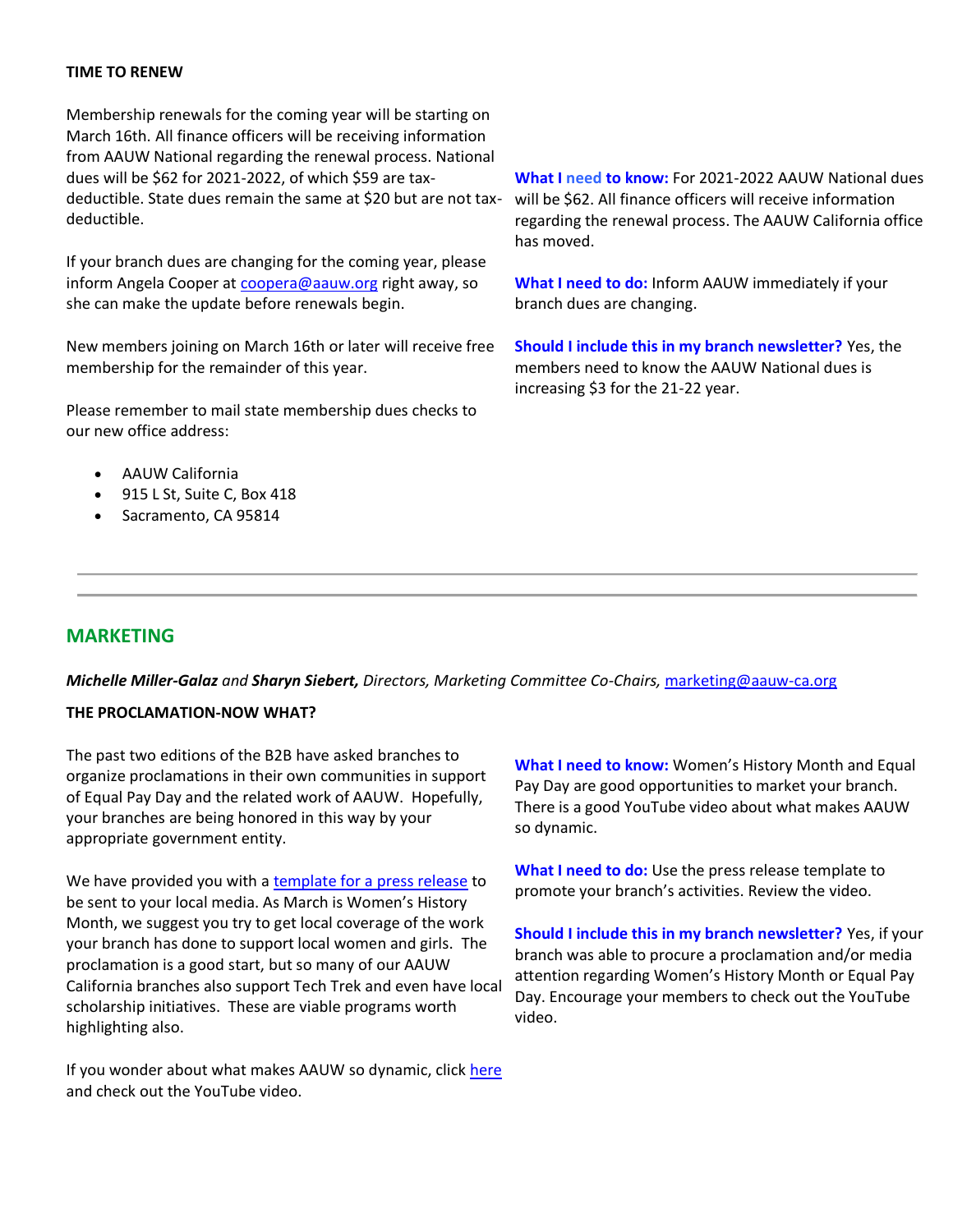Raising awareness of AAUW in each of your service areas is our goal. This could lead to expanded membership and even donations!

The Marketing Committee is working to increase branch awareness, along with our paid marketing consultants. Stay tuned for further developments!

# **NOMINATIONS & ELECTIONS**

*Janice Lee, Nominations & Elections Chair, [nominating@aauw-ca.org](mailto:nominating@aauw-ca.org)*

### **IT'S NOT TOO LATE TO BE ON THE SLATE!**

Nominations are still open until March 16, 2021, for three state board positions: president-elect, chief financial officer, and director. If you are still thinking about it ...contact the Nominations & Elections Committee. We are here to answer your questions, cheer you on, or give a little nudge. And if not this year, we want you to be on our list of the bold, brave, and brilliant for next year when we will be looking to fill eight board positions. Remember, we will also be voting on the state's Public Policy Priorities on our ballot this year. Our voting period is 4/16/2021-5/7/2021. We have seen what happens when we work together and vote.

**What I need to know:** Nominations are still open for the three-state board positions until March 16th. Our AAUW California ballot voting period is 4/16/2021-5/7/2021. We will be voting on the state's Public Policy Priorities and the state board if there are any contested positions.

**What I need to do:** Review the state's Public Policy Priorities and the bios of the [candidates.](https://www.aauw-ca.org/2021-candidates/)

**Should I include this in my branch newsletter?** Yes, the members need to be informed about the AAUW California election.

## **TECH TREK**

*Susan Negrete, and Alice Hill, Tech Trek State Co-Coordinators, [techtrek@aauw-ca.org](mailto:techtrek@aauw-ca.org)*

**TECH TREK IN 2021'S VIRTUAL CAMP WORLD**

**Branch Online Participation Continues as 2/3 of California Branches Opted IN for the 2021 Virtual Season**

**Virtual Online Memo of Understanding (MOU) Process Completed!** Participating branches can be found on the Virtual MOU Report by clicking [here.](https://docs.google.com/spreadsheets/d/1FJBuXlLD-5XIPrRan_LXMyBzrRVnTqD_lpvlgekcVWc/edit#gid=421837310)

**Branches Estimate 750+ Students to Attend the 2021 Virtual Camp Season!** Three camp weeks are being planned to

**What I need to know:** The Tech Trek Team has accomplished much in the six weeks startup period.

**What I need to do:** Check with your Tech Trek team to see if they need any assistance. Note all the links to valuable information provided in the article.

**Should I include this in my branch newsletter?** Yes. Let your members know there are volunteer opportunities for the 2021 virtual camps. Keep your members informed about the unique 2021 Tech Trek.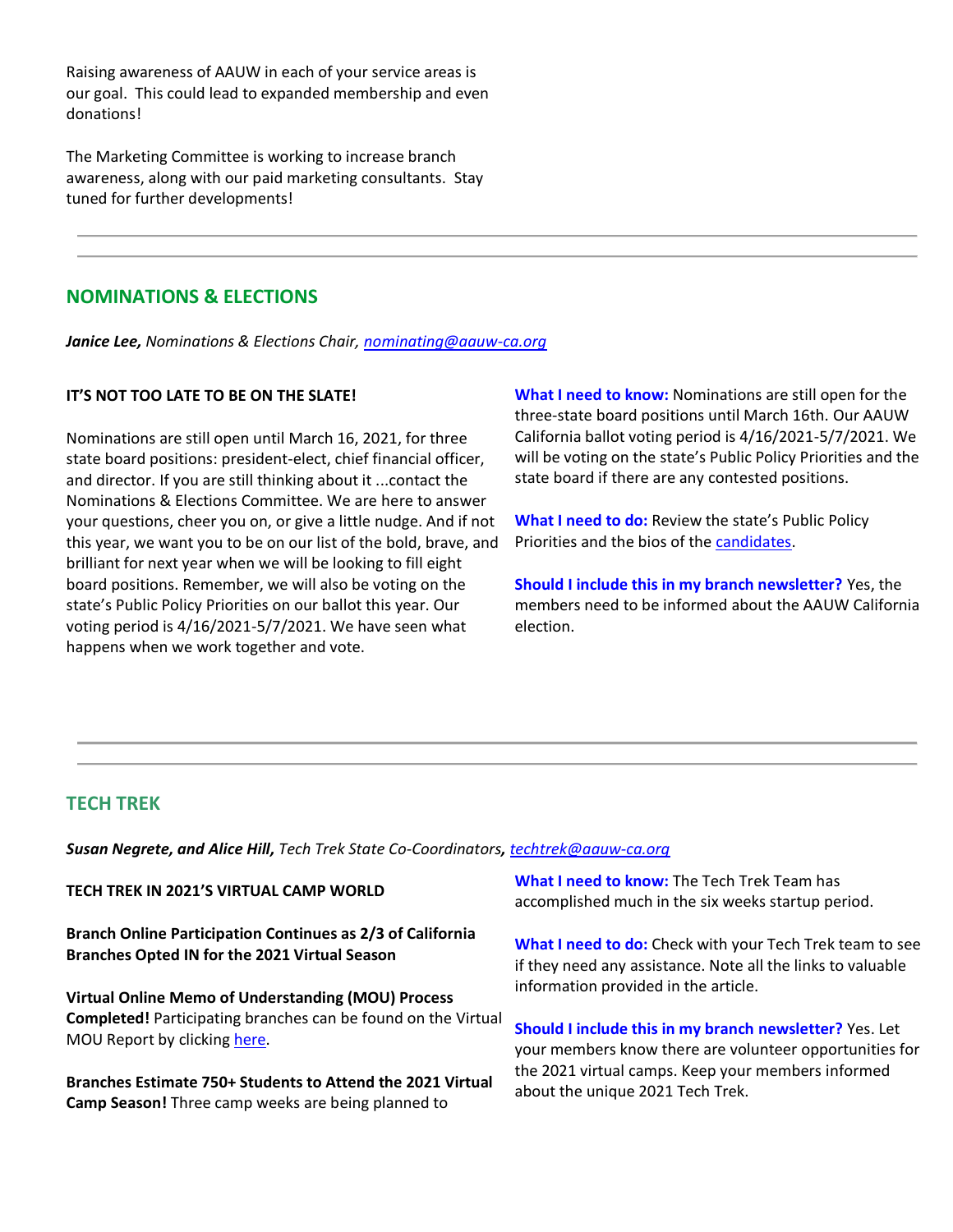accommodate the branch estimates of selected 2020 and 2021 students. A fourth camp can be organized if needed**.**

**Virtual Camp Receives Qualcomm's \$24,000 Grant!** Tech Trek's longtime corporate affiliate supported the 2020 Virtual Pilot and now is supporting our 2021 season with a \$24k grant. We appreciate the years of support that Qualcomm has provided the UC San Diego residential camp, and are grateful they've increased their support for the virtual program.

**Branch Packet Link Fixed!** Thanks to branch members who notified us and to the Webteam for the quick fix! Click [here](https://www.aauw-ca.org/tech-trek-forms-documents/) to access Tech Trek Forms and Documents. [T](https://www.aauw-ca.org/tech-trek-forms-documents/)he password is aauwca.

### **Annual National and California Reading Materials**

**Requirement:** The virtual camp environment does require branch members to read the updated materials and sign the online Conduct Agreement before engaging with the project (even if they won't interface with students). Due to the pandemic, no physical meetings are allowed, and applicant contact/interviews must be by telephone, Zoom, another virtual meeting platform, or by paper. Lost the link? Click [here.](https://www.aauw-ca.org/tech-trek-forms-documents/)

### **Branch Coordinators (BC) & Teams Conduct Agreements**

**Must be Completed!** BCs will receive online links to the required reading materials and the Conduct Agreement. These must be shared between all Virtual BCs and their team members, even those not interacting with students. Check out the weekly status of signed agreements by clicking [here.](https://www.aauw-ca.org/tech-trek-forms-documents/)

### **Nomination & Student Selection Process Can Begin**

**NOW!** Once branches have submitted their required school/student data and parents have signed consent forms, the system will push the forms to allow the selection process to begin.

**Camper Names & Email Deadline – March 29th** Branches can enter camper data online as it arrives throughout the month – don't wait!

**Branch Camper Fees Deadline – March 15th** Fees must be on deposit with the Virtual Camp Treasurer for the requested number of camper slots. Got questions? Contact Alice Hill/Finance a[t techtrek@aauw-ca.org.](mailto:techtrek@aauw-ca.org)

**Virtual Camp Website:** Our website is always a reliable resource for important forms & updates. Protected forms password: aauwca. Click [here.](https://www.aauw-ca.org/tech-trek-forms-documents/)